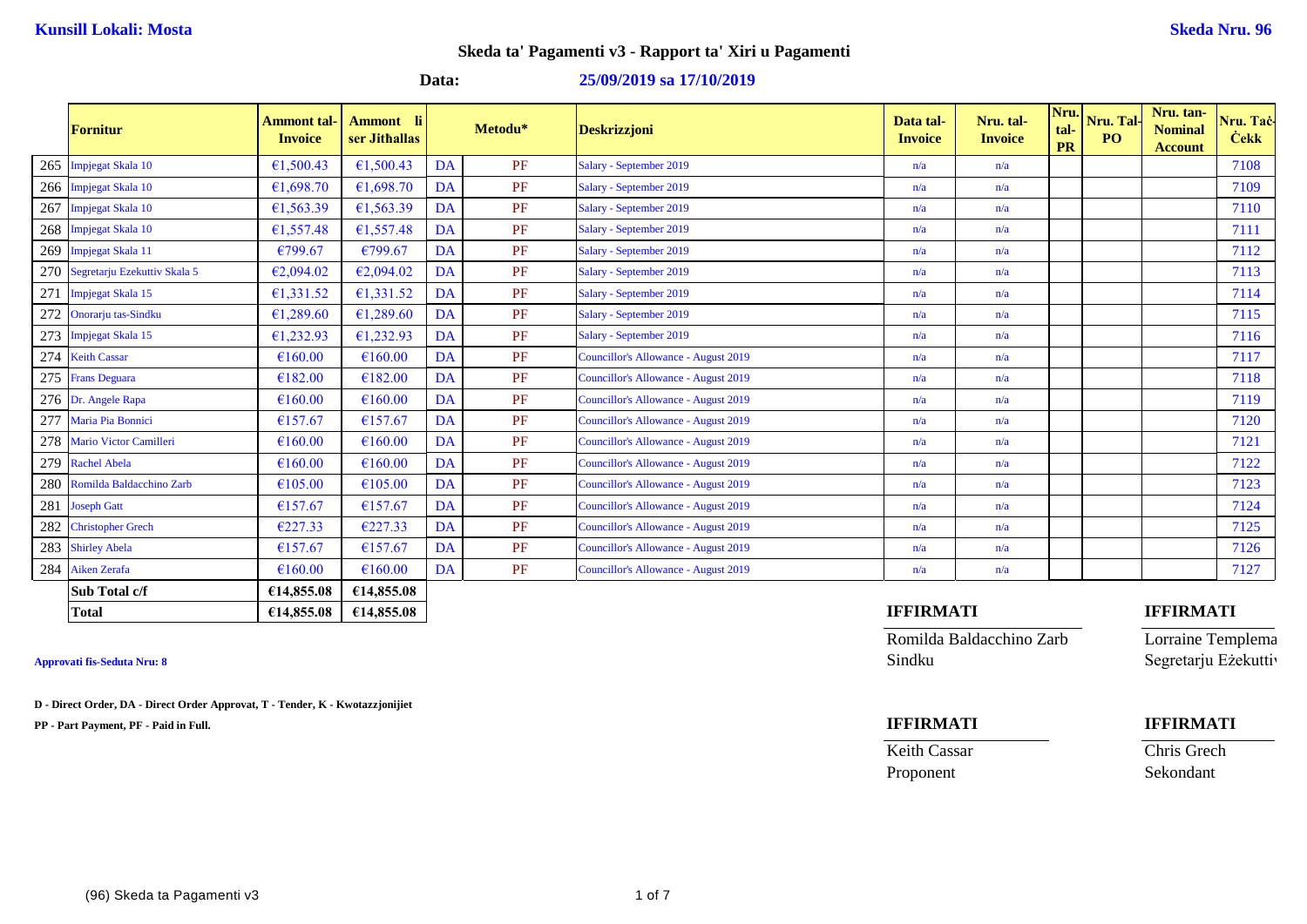### **Data: 25/09/2019 sa 17/10/2019**

|         | <b>Fornitur</b>                       | Ammont tal-<br><b>Invoice</b> | - li<br><b>Ammont</b><br>ser Jithallas |           | Metodu* | <b>Deskrizzjoni</b>                                                                                    | Data tal-<br><b>Invoice</b> | Nru. tal-<br><b>Invoice</b> | Nru.<br>tal-<br><b>PR</b> | Nru. Tal-<br>P <sub>O</sub> | Nru. tan-<br><b>Nominal</b><br><b>Account</b> | Nru. Taċ-<br><b>Čekk</b> |
|---------|---------------------------------------|-------------------------------|----------------------------------------|-----------|---------|--------------------------------------------------------------------------------------------------------|-----------------------------|-----------------------------|---------------------------|-----------------------------|-----------------------------------------------|--------------------------|
| 285     | <b>Joseph Edward Howard</b>           | €160.00                       | €160.00                                | <b>DA</b> | PF      | Councillor's Allowance - August 2019                                                                   | n/a                         | n/a                         |                           |                             |                                               | 7128                     |
|         | 286 Mikhail Micallef                  | €160.00                       | €160.00                                | DA        | PF      | Councillor's Allowance - August 2019                                                                   | n/a                         | n/a                         |                           |                             |                                               | 7129                     |
| 287     | <b>Commissioner of Inland Revenue</b> | €5,546.80                     | €5,546.80                              | DA        | PF      | NI & FSS for September 2019                                                                            | n/a                         | n/a                         |                           |                             |                                               | 7130                     |
| 288 ERA |                                       | $\epsilon$ 20.00              | $\epsilon$ 20.00                       | DA        | PF      | Pruning permit for light pruning trees in Triq id-Dawr & Triq l-<br><b>Istiratur</b>                   | n/a                         | n/a                         |                           |                             |                                               | 7131                     |
| 289 ERA |                                       | $\epsilon$ 20.00              | €20.00                                 | DA        | PF      | Pruning permit for light pruning trees in Triq in-Nasba & 1 parallel<br>road                           | n/a                         | n/a                         |                           |                             |                                               | 7132                     |
| 290 ERA |                                       | €20.00                        | €20.00                                 | DA        | PF      | Pruning permit for light pruning trees in Triq il-Gzari                                                | n/a                         | n/a                         |                           |                             |                                               | 7133                     |
| 291 ERA |                                       | €20.00                        | €20.00                                 | DA        | PF      | Pruning permit for light pruning trees in Gnien Zokrija in Triq<br>Ruzar Briffa & Triq Adeodata Pisani | n/a                         | n/a                         |                           |                             |                                               | 7134                     |
| 292 ERA |                                       | $\epsilon$ 20.00              | €20.00                                 | DA        | PF      | Pruning permit for light pruning trees in Triq San Pawl tal-Qliegha                                    | n/a                         | n/a                         |                           |                             |                                               | 7135                     |
| 293 ERA |                                       | $\epsilon$ 20.00              | €20.00                                 | DA        | PF      | Pruning permit for light pruning $\&$ cutting trees in Vial Ragusa $\&$<br>Triq il-Fortizza            | n/a                         | n/a                         |                           |                             |                                               | 7136                     |
| 294 ERA |                                       | $\epsilon$ 20.00              | €20.00                                 | DA        | PF      | Pruning permit for uprooting & transplanting / cutting trees in Triq<br>il-Parrocca                    | n/a                         | n/a                         |                           |                             |                                               | 7137                     |
| 295 ERA |                                       | $\epsilon$ 20.00              | €20.00                                 | DA        | PF      | Pruning permit for Heavy pruning & cutting trees in Triq il-Mithna                                     | n/a                         | n/a                         |                           |                             |                                               | 7138                     |
|         | 296 ARMS Ltd                          | €481.85                       | €481.85                                | DA        | PF      | Bill settlement of acc. No. 208000000989                                                               | 19/09/2019                  | 28533543                    |                           |                             | 2130                                          | 7139                     |
| 297     | <b>ARMS Ltd</b>                       | €96.52                        | €96.52                                 | DA        | PF      | Bill settlement of acc. No. 101000178806                                                               | 19/09/2019                  | 28533540                    |                           |                             | 2130                                          | 7140                     |
|         | 298 ARMS Ltd                          | €128.15                       | €128.15                                | DA        | PF      | Bill settlement of acc. No. 208000002949                                                               | 19/09/2019                  | 28533542                    |                           |                             | 2130                                          | 7141                     |
|         | 299 ARMS Ltd                          | €41.86                        | €41.86                                 | DA        | PF      | Bill settlement of acc. No. 411000033821                                                               | 19/09/2019                  | 28533545                    |                           |                             | 2130                                          | 7142                     |
|         | 300 Director General CMD              | €550.00                       | €550.00                                | D         | PF      | Clean up the World 2019 works carried out 15/09/2019                                                   | 23/09/2019                  | <b>MJCL-CMD</b><br>243/19   |                           | 1866                        |                                               | 7143                     |
|         | Sub Total c/f                         | €7,325.18                     | €7,325.18                              |           |         |                                                                                                        |                             |                             |                           |                             |                                               |                          |
|         | Sub Total b/f                         | £14,855.08                    | €14,855.08                             |           |         |                                                                                                        |                             |                             |                           |                             |                                               |                          |

**D - Direct Order, DA - Direct Order Approvat, T - Tender, K - Kwotazzjonijiet**

**PP - Part Payment, PF - Paid in Full. IFFIRMATI IFFIRMATI**

## **Total €22,180.26 €22,180.26 IFFIRMATI IFFIRMATI**

Romilda Baldacchino Zarb Lorraine Templema **Approvati fis-Seduta Nru: 8** Sindku Segretarju Eżekuttiv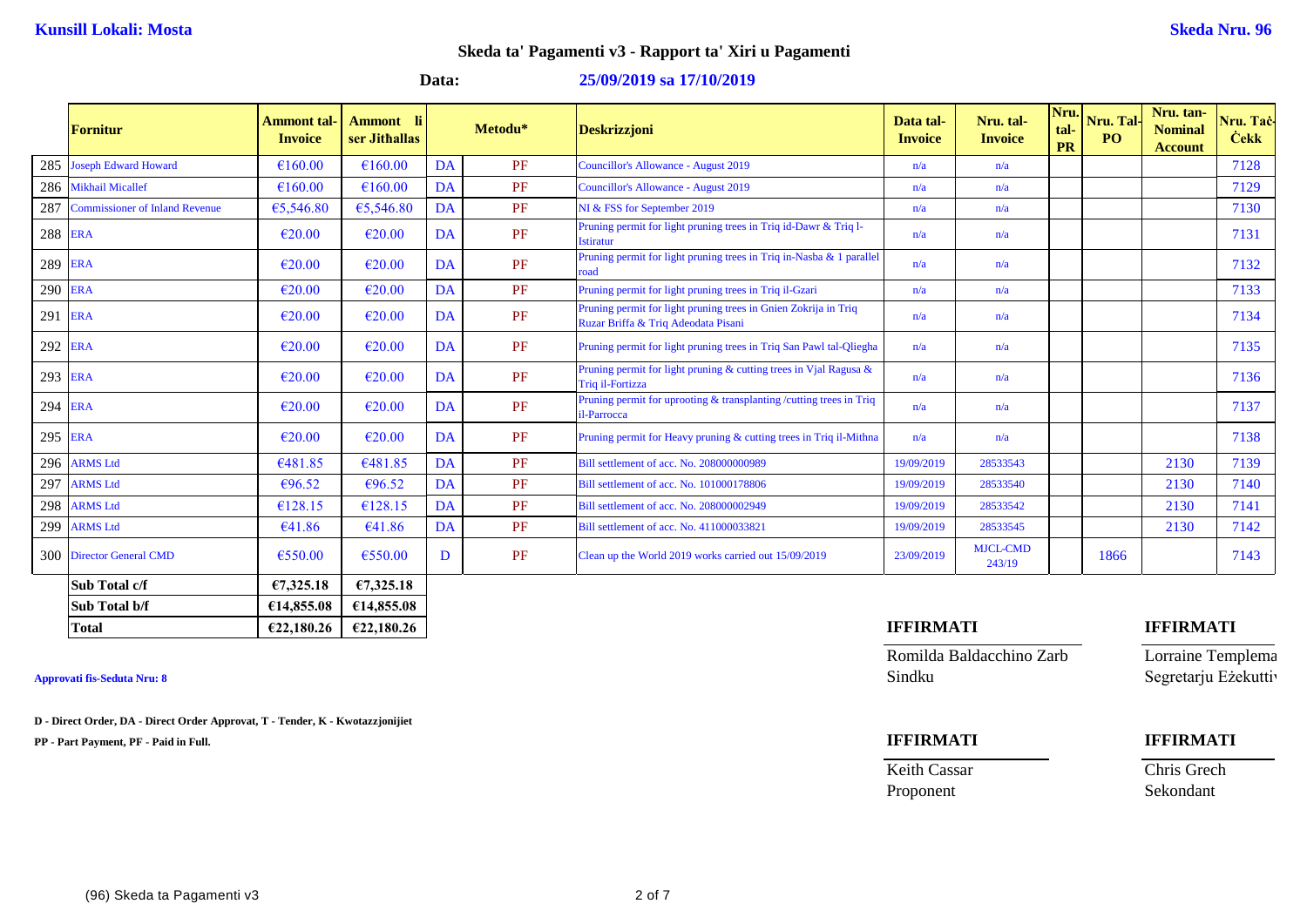### **Data: 25/09/2019 sa 17/10/2019**

|     | Fornitur                                   | Ammont tal·<br><b>Invoice</b> | - Hi<br><b>Ammont</b><br>ser Jithallas |    | Metodu* | <b>Deskrizzjoni</b>                                                                                                                                                | Data tal-<br><b>Invoice</b> | Nru. tal-<br><b>Invoice</b> | Nru.<br>tal-<br><b>PR</b> | Nru. Tal-<br>PO | Nru. tan-<br><b>Nominal</b><br><b>Account</b> | Nru. Taċ-<br><b>Cekk</b> |
|-----|--------------------------------------------|-------------------------------|----------------------------------------|----|---------|--------------------------------------------------------------------------------------------------------------------------------------------------------------------|-----------------------------|-----------------------------|---------------------------|-----------------|-----------------------------------------------|--------------------------|
| 301 | Maltapost p.l.c                            | €84.00                        | €84.00                                 | DA | PF      | 300 stamps at 28c each                                                                                                                                             | n/a                         | n/a                         |                           | n/a             |                                               | 7144                     |
|     | 302 Vodafone Malta Ltd                     | €50.02                        | €50.02                                 | DA | PF      | Bill settlement of acc. No. 1.11019218                                                                                                                             | 01/09/2019                  | 7829527092019               |                           |                 |                                               | 7145                     |
|     | 303 Local Councils' Association            | €346.30                       | €346.30                                | DA | PF      | Vision 20/24-Extraordinary Plenary incl. Lodging of Mayor to be<br>refunded                                                                                        | 25-26/10/19                 | 1076233709<br>1074140707    |                           |                 |                                               | 7146                     |
|     | 304 Puttinu Care                           | €690.00                       | €690.00                                | DA | PF      | Donation-Fund raising event Car Wash (sotto kumitat taz-<br>Zghazagh) & water bowser donated by Joseph & Carmel Schembri                                           | 28/09/2019                  | n/a                         |                           |                 |                                               | 7147                     |
|     | 305 Benny Muscat obo Ta' Marija Restaurant | €53.30                        | €53.30                                 | DA | PF      | Refund on extra payment for tables & chairs during Mosta feast<br>2019                                                                                             | 14-15/8/19                  | n/a                         |                           |                 |                                               | 7148                     |
|     | 306 GO p.l.c                               | €22.68                        | €22.68                                 | DA | PF      | Bill settlement of acc. No. 40779529                                                                                                                               | 02/10/2019                  | 65936805                    |                           |                 |                                               | 7149                     |
| 307 | GO p.l.c                                   | €336.61                       | €336.61                                | DA | PF      | Bill settlement of acc. No. 10177345                                                                                                                               | 03/10/2019                  | 66052180                    |                           |                 |                                               | 7150                     |
|     | Cancelled                                  | €0.00                         | $\epsilon$ 0.00                        |    |         | Cancelled                                                                                                                                                          | Cancelled                   | Cancelled                   |                           |                 |                                               | 7151                     |
|     | 308 GO p.l.c                               | €24.99                        | €24.99                                 | DA | PF      | Bill settlement of acc. No. 40111430                                                                                                                               | 02/10/2019                  | 65906416                    |                           |                 |                                               | 7152                     |
|     | 309 360 Retail Supplies Ltd                | €1,593.00                     | €1,593.00                              | D  | PF      | Doggy bins                                                                                                                                                         | 14/09/2019                  | 1063                        |                           | 1849            | 7315                                          | 7153                     |
|     | 310 Adrian Mifsud                          | €472.00                       | €472.00                                | K  | PF      | Data Protection Officer Services September 2019                                                                                                                    | 30/09/2019                  | Mostal-0006                 |                           |                 | 3190                                          | 7154                     |
|     | 311 Alka Ceramics                          | €265.50                       | €265.50                                | D  | PF      | 5 ceramic street names                                                                                                                                             | 06/09/2019                  | 6855                        |                           | 1770/1796/18    | 2310/003                                      | 7155                     |
|     | 312 Anthony Borg                           | €100.00                       | €6,380.70                              | T  | PF      | 2 Water Bowsers for watering soft areas in Housing Estate of Ta'<br>Mlit on the 5th & 26th August 2019 as approved in council<br>meeting 3                         | 28/09/2019                  | 009/19                      |                           |                 | 3061                                          | 7156                     |
|     | 313 Anthony Borg                           | € $6,280.70$                  |                                        | Т  | PF      | Upkeep & maintenance of Parks, Garden and Soft Areas for the<br>month of September 2019 + cleaning of bins on 5 Sundays and 1<br>Public holiday as per addendum 1. | 02/10/2019                  | 010/19                      |                           |                 | 3061                                          | 7156                     |
|     | 314 Besteam Audio Limited                  | €5,900.00                     | €5,900.00                              | D  | PF      | Audio, Lighting, Screen & Elecricity supply for Festa Qarghasel<br>2019                                                                                            | 13/09/2019                  | 4133                        |                           | 1857            | 3360                                          | 7157                     |
|     | 315 C. Agius obo Flicks Productions        | € $620.00$                    | €970.00                                | D  | PF      | Filming & Editing High Definition clip for Gieh / Jum il-Mosta<br>16/9/2019                                                                                        | 19/09/2019                  | 119                         |                           | 1862            | 3360                                          | 7158                     |
|     | 316 C. Agius obo Flicks Productions        | €350.00                       |                                        | D  | PF      | Filming Gieh / Jum il-Mosta                                                                                                                                        | 26/09/2019                  | 121                         |                           | 1875            | 3361                                          | 7158                     |
|     | Sub Total c/f                              | £17,189.10                    | £17,189.10                             |    |         |                                                                                                                                                                    |                             |                             |                           |                 |                                               |                          |
|     | Sub Total b/f                              | €22,180.26                    | €22,180.26                             |    |         |                                                                                                                                                                    |                             |                             |                           |                 |                                               |                          |

**D - Direct Order, DA - Direct Order Approvat, T - Tender, K - Kwotazzjonijiet**

**PP - Part Payment, PF - Paid in Full. IFFIRMATI IFFIRMATI**

**Total €39,369.36 €39,369.36 IFFIRMATI IFFIRMATI**

Romilda Baldacchino Zarb Lorraine Templema **Approvati fis-Seduta Nru: 8** Segretarju Eżekuttiv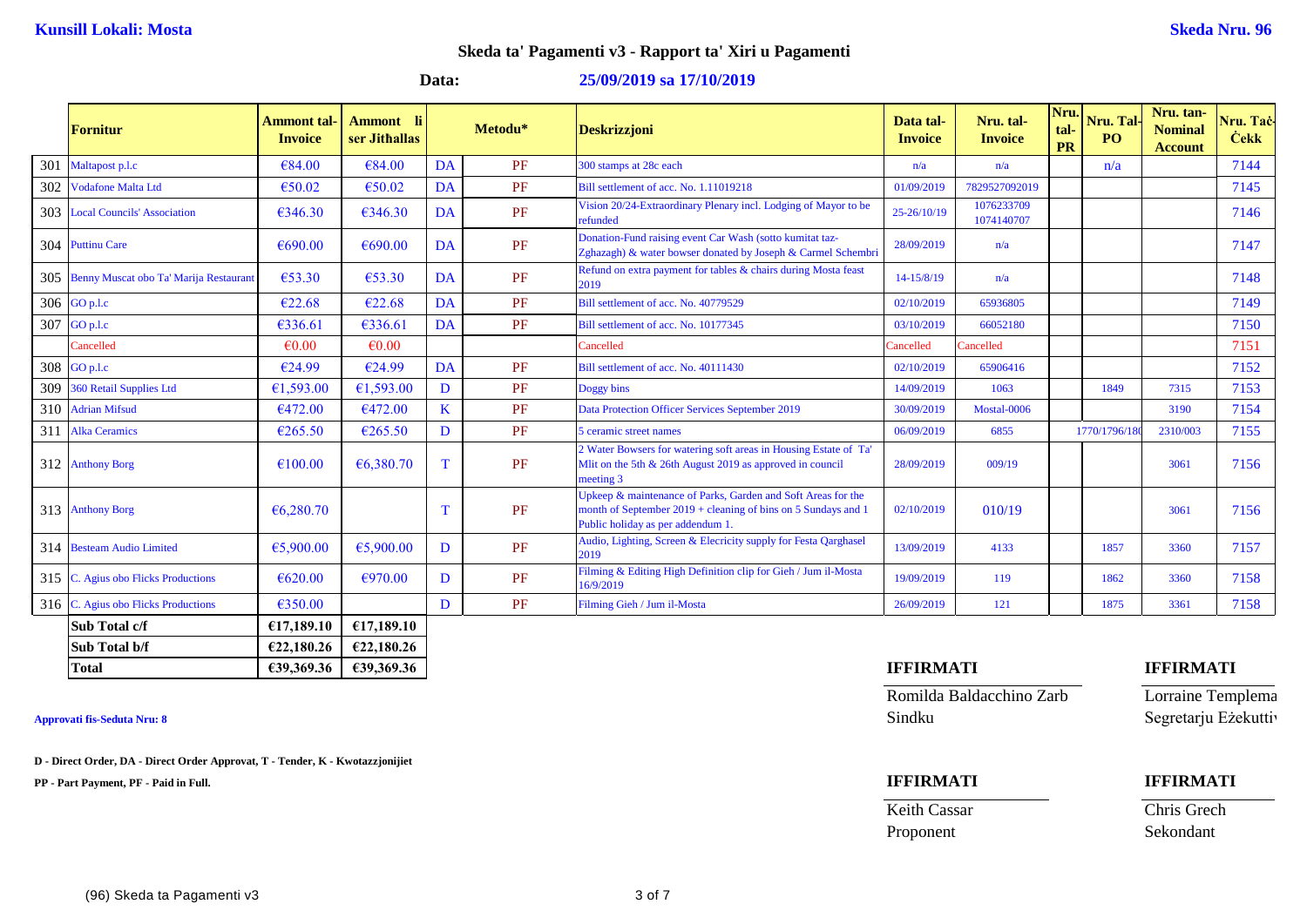### **Data: 25/09/2019 sa 17/10/2019**

|     | <b>Fornitur</b>                    | <b>Ammont tal-</b><br><b>Invoice</b> | <b>Ammont</b> li<br>ser Jithallas |   | Metodu* | <b>Deskrizzjoni</b>                                                                                                 | Data tal-<br><b>Invoice</b> | Nru. tal-<br><b>Invoice</b> | Nru.<br>tal-<br><b>PR</b> | Nru. Tal-<br>P <sub>O</sub> | Nru. tan-<br><b>Nominal</b><br><b>Account</b> | Nru. Taċ<br><b>Cekk</b> |
|-----|------------------------------------|--------------------------------------|-----------------------------------|---|---------|---------------------------------------------------------------------------------------------------------------------|-----------------------------|-----------------------------|---------------------------|-----------------------------|-----------------------------------------------|-------------------------|
| 317 | <b>Carl Caruana</b>                | €233.64                              | €233.64                           | D | PF      | 110 LED Warm White bulbs for Civic Centre Roof                                                                      | 18/08/2019                  | 201996                      |                           | 1833                        | 2310/003                                      | 7159                    |
| 318 | <b>Charles Abela</b>               | €80.00                               | €80.00                            | D | PF      | <b>Transportation of stalls for Festa Oarghasel 2019</b>                                                            | 18/09/2019                  | 238                         |                           | 1838                        | 3360                                          | 7160                    |
| 319 | Choc au Lait Patisserie            | €1,300.00                            | €1,300.00                         | D | PF      | Catering for event after feast 22/8/2019                                                                            | 22/08/2019                  | 16755 598                   |                           | 1834                        | 3360                                          | 7161                    |
| 320 | <b>Claudia Faniello</b>            | €275.00                              | €275.00                           | D | PF      | Performance at Festa Oarghasel 2019                                                                                 | 01/10/2019                  | 69                          |                           | 1852                        | 3360                                          | 7162                    |
| 321 | <b>Director General CMD</b>        | €1,067.66                            | €1,417.66                         | D | PF      | Washing and general cleaning of streets around Mosta Square after<br>Festa Qarghasel early morning of the 15/9/2019 | 23/09/2019                  | <b>MJCL-CMD</b><br>241/19   |                           | 1850                        | 3360                                          | 7163                    |
| 322 | <b>Director General CMD</b>        | €350.00                              |                                   | D | PF      | Cleaning Triq Rafel Caruana Dingli from construction waste left<br>by a building contractor                         | 23/09/2019                  | <b>MJCL-CMD</b><br>244/19   |                           | 1871                        | 3050                                          | 7163                    |
|     | 323 DolciCreazioni                 | €1,440.20                            | €1,440.20                         | D | PF      | Catering for Gieh / Jum il-Mosta 16/9/2019                                                                          | 14/09/2019                  | 19                          |                           | 1845                        | 3361                                          | 7164                    |
|     | 324 E.J. Mangion                   | €75.00                               | €75.00                            | D | PF      | Flushing water culverts with vacuum bowser in Triq id-9 ta' April                                                   | 03/09/2019                  | 17366                       |                           | 132-19                      | 3050                                          | 7165                    |
| 325 | <b>ESS Ltd</b>                     | €219.36                              | €219.36                           | D | PF      | 110 LED Pink bulbs for Civic Centre Roof                                                                            | 27/09/2019                  | 282125                      |                           | 1877                        | 2310/003                                      | 7166                    |
|     | 326 FaroGroup Ltd.                 | €413.00                              | €413.00                           | T | PF      | Maintenance & Service CCTV @Speranza Chapel from June 2019<br>ill May 2020 as per agreement dated April 2018        | 07/10/2019                  | 20190484                    |                           |                             | 3110                                          | 7167                    |
| 327 | G.3.B Ltd                          | €496.57                              | €475.53                           | T | PF      | Upkeep of public convenience September 2019                                                                         | 23/09/2019                  | <b>MST 24/19</b>            |                           |                             | 3053                                          | 7168                    |
| 328 | G.3.B Ltd                          | $-621.04$                            |                                   | T | PF      | Less 5% as per defaault notice 8/2019                                                                               | 20/09/2019                  | 39 1154/19/OCC              |                           |                             |                                               | 7168                    |
| 329 | <b>Galea Cleaning Solutions JV</b> | €10,680.00                           | €35,142.34                        | T | PF      | Street sweeping for the month of April 2019                                                                         | 24/09/2019                  | 157                         |                           |                             | 3051                                          | 7169                    |
| 330 | <b>Galea Cleaning Solutions JV</b> | €10,680.00                           |                                   | T | PF      | Street sweeping for the month of May 2019                                                                           | 24/09/2019                  | 158                         |                           |                             | 3051                                          | 7169                    |
| 331 | <b>Galea Cleaning Solutions JV</b> | €1,403.67                            |                                   | Т | PF      | Extra worker May 2019 as approved in council meeting 74                                                             | 24/09/2019                  | 164                         |                           |                             | 3051                                          | 7169                    |
| 332 | <b>Galea Cleaning Solutions JV</b> | €10,680.00                           |                                   | T | PF      | Street sweeping for the month of June 2019                                                                          | 24/09/2019                  | 159                         |                           |                             | 3051                                          | 7169                    |
|     | 333 Galea Cleaning Solutions JV    | €1,403.67                            |                                   |   | PF      | Extra worker June 2019 as approved in council meeting 74                                                            | 24/09/2019                  | 165                         |                           |                             | 3051                                          | 7169                    |
| 334 | <b>Galea Cleaning Solutions JV</b> | €295.00                              |                                   | T | PF      | Washing of Triq Kurat Calleja (August 2019)                                                                         | 24/08/2019                  | 163                         |                           | 128-19                      | 3051                                          | 7169                    |
|     | Sub Total c/f                      | €41,071.73                           | 641,071.73                        |   |         |                                                                                                                     |                             |                             |                           |                             |                                               |                         |
|     | Sub Total b/f                      | £39,369.36                           | €39,369.36                        |   |         |                                                                                                                     |                             |                             |                           |                             |                                               |                         |

**D - Direct Order, DA - Direct Order Approvat, T - Tender, K - Kwotazzjonijiet**

**PP - Part Payment, PF - Paid in Full. IFFIRMATI IFFIRMATI**

## **Total €80,441.09 €80,441.09 IFFIRMATI IFFIRMATI**

Romilda Baldacchino Zarb Lorraine Templema Approvati fis-Seduta Nru: 8 Segretarju Eżekuttiv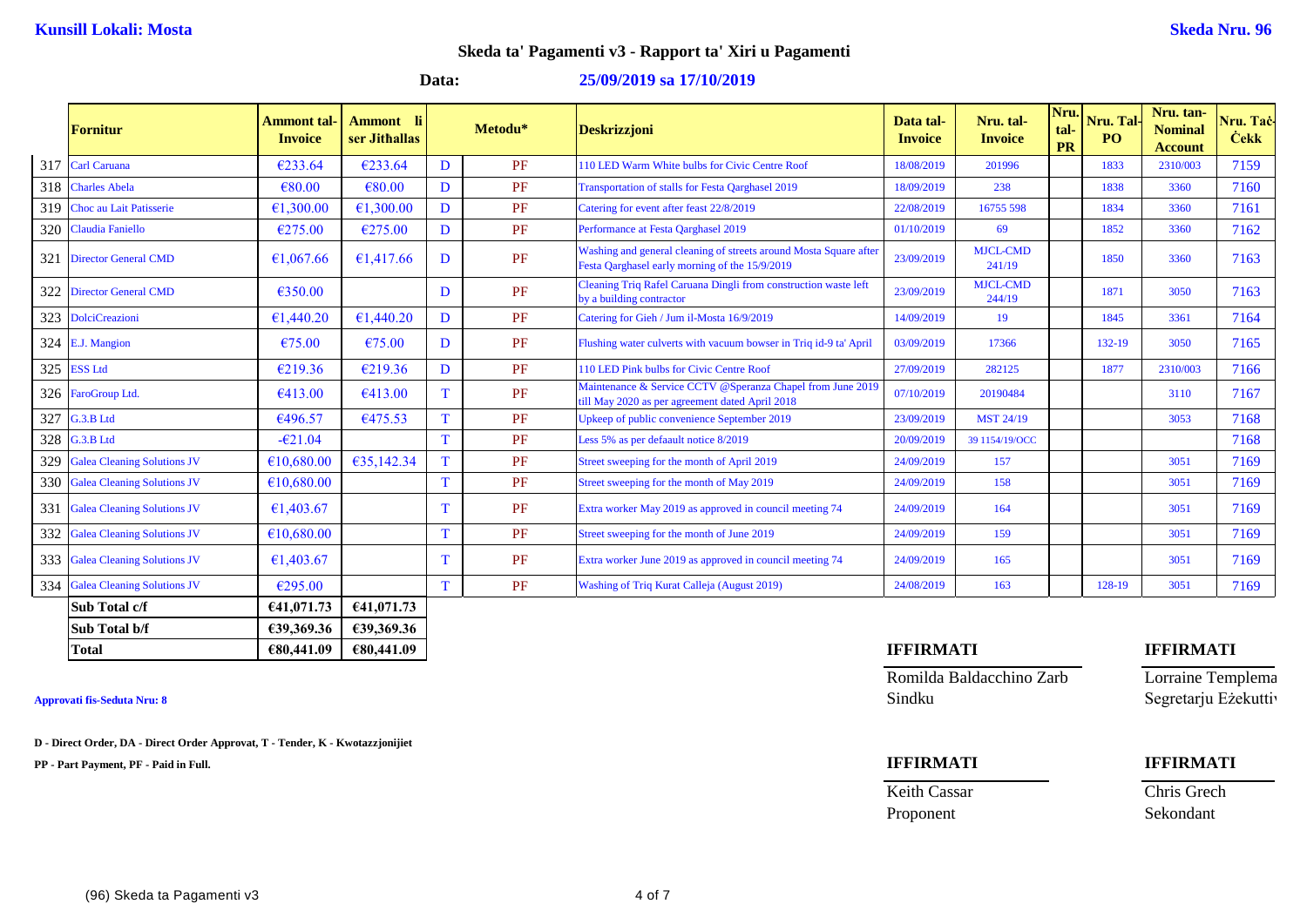# **Data: 25/09/2019 sa 17/10/2019**

|     | <b>Fornitur</b>                                         | Ammont tal<br><b>Invoice</b> | - li<br><b>Ammont</b><br>ser Jithallas |              | Metodu* | <b>Deskrizzjoni</b>                                                                              | Data tal-<br><b>Invoice</b> | Nru. tal-<br><b>Invoice</b> | Nru.<br>tal<br><b>PR</b> | Nru. Tal-<br>P <sub>O</sub> | Nru. tan-<br><b>Nominal</b><br><b>Account</b> | Nru. Taċ<br><b>Cekk</b> |
|-----|---------------------------------------------------------|------------------------------|----------------------------------------|--------------|---------|--------------------------------------------------------------------------------------------------|-----------------------------|-----------------------------|--------------------------|-----------------------------|-----------------------------------------------|-------------------------|
| 335 | Gauci Borda & Co Ltd                                    | €98.50                       | €466.50                                | D            | PF      | Flag Rainbow Colours (1m X 1.5m) incl.swivel brass                                               | 13/09/2019                  | 204244                      |                          | 1865                        | 2310/003                                      | 7170                    |
|     | 336 Gauci Borda & Co Ltd                                | €368.00                      |                                        | D            | PF      | Flag Rainbow Colours (180cm X 277cm) waven polyester                                             | 03/10/2019                  | 205207                      |                          | 1878                        | 7315                                          | 7170                    |
| 337 | Grupp Armar Marija Assunta                              | €750.00                      | €750.00                                | D            | PF      | Armar tal-Pjazza Festa Qarghasel 2019                                                            | 19/09/2019                  |                             |                          | 1859                        | 3360                                          | 7171                    |
| 338 | <b>Hector's Ironmongery</b>                             | €125.15                      | €125.15                                | D            | PF      | Various ironmongery items till 30/09/2019                                                        | 30/09/2019                  | 13451                       |                          | 1882                        | 2210/002                                      | 7172                    |
|     | 339 Il-Kummissarju tal-Pulizija                         | €533.97                      | €628.70                                | DA           | PF      | Extra Duty police on the 14/09/2019 Festa Qarghasel 2019                                         | 14/09/2019                  | 80969                       |                          |                             | 3360                                          | 7173                    |
|     | 340 Il-Kummissarju tal-Pulizija                         | €94.73                       |                                        | DA           | PF      | Extra Duty police on the 16/09/2019 Jum il-Mosta 2019                                            | 16/09/2019                  | 80968                       |                          |                             | 3361                                          | 7173                    |
| 341 | ason's Cab Service, Car Rentals &<br><b>Leasing Ltd</b> | €180.00                      | €180.00                                | D            | PF      | Shuttle service for Niftakar ta' Bistra 15/9/2019                                                | 03/10/2019                  | <b>TX/201</b>               |                          | 1863                        | 3360                                          | 7174                    |
|     | 342 Jimmy Muscat                                        | €2,975.96                    | €2,975.96                              | T            | PF      | <b>Bulky refuse collection September 2019</b>                                                    | 30/09/19                    | 009/19                      |                          |                             | 3042                                          | 7175                    |
|     | 343 Joseph Farrugia                                     | €150.00                      | €150.00                                | D            | PF      | Performance at Festa Qarghasel 2019                                                              | 23/09/2019                  | $\mathbf{1}$                |                          | 1853                        | 3360                                          | 7176                    |
|     | 344 Josef Borg                                          | €94.40                       | €94.40                                 | D            | PF      | Remiving Totem near Speranza chapel incl. high up and disposal                                   | 30/09/2019                  | 2265                        |                          | 1880                        | 3050                                          | 7177                    |
| 345 | Joseph & Carmel Schembri                                | €991.20                      | €991.20                                | D            | PF      | Flushing water culverts in Triq il-Kbira & Pjazza Rotunda                                        | 20/08/2019                  | 17                          |                          | 119-19                      | 3050                                          | 7178                    |
|     | 346 Koperattiva Tabelli u Sinjali                       | €129.40                      | €1,270.18                              | <sup>T</sup> | PF      | Road markings (Job sheet 16701) in various streets                                               | 08/08/2019                  | 25682                       |                          | 117-19                      | 2365                                          | 7179                    |
| 347 | Koperattiva Tabelli u Sinjali                           | €53.11                       |                                        | T.           | PF      | Road markings (Job sheet 16702) in Triq San Gwann & Triq<br>Grognet                              | 08/08/2019                  | 25683                       |                          |                             | 2365                                          | 7179                    |
|     | 348 Koperattiva Tabelli u Sinjali                       | €180.81                      |                                        |              | PF      | Road markings (Job sheet 16708) in Triq il-Hagar                                                 | 13/08/2019                  | 25685                       |                          | $121 - 19$                  | 2365                                          | 7179                    |
|     | 349 Koperattiva Tabelli u Sinjali                       | €161.60                      |                                        |              | PF      | Road markings (Job sheet 16707) in Triq il-Hagar, Triq Gafa, Triq<br>il-Htajriet & Triq Valletta | 13/08/2019                  | 25684                       |                          |                             | 2365                                          | 7179                    |
|     | 350 Koperattiva Tabelli u Sinjali                       | €178.79                      |                                        |              | PF      | Road markings (Job sheet 16624) in Bidnija / Bdiewa / Tal-Milord                                 | 29/08/2019                  | 25728                       |                          | 129-19                      | 2365                                          | 7179                    |
| 351 | Koperattiva Tabelli u Sinjali                           | €300.85                      |                                        | T            | PF      | Road markings (Job sheet 16752) in Bidnija                                                       | 30/08/2019                  | 25726                       |                          | 129-19                      | 2365                                          | 7179                    |
| 352 | Koperattiva Tabelli u Sinjali                           | €265.62                      |                                        | T            | PF      | Road markings (Job sheet 16751) in Bidnija                                                       | 30/08/2019                  | 25727                       |                          | 129-19                      | 2365                                          | 7179                    |
|     | Sub Total c/f                                           | €7,632.09                    | £7,632.09                              |              |         |                                                                                                  |                             |                             |                          |                             |                                               |                         |
|     | Sub Total b/f                                           | €80,441.09                   | €80,441.09                             |              |         |                                                                                                  |                             |                             |                          |                             |                                               |                         |

**D - Direct Order, DA - Direct Order Approvat, T - Tender, K - Kwotazzjonijiet**

**PP - Part Payment, PF - Paid in Full. IFFIRMATI IFFIRMATI**

### **Total €88,073.18 €88,073.18 IFFIRMATI IFFIRMATI**

Romilda Baldacchino Zarb Lorraine Templema **Approvati fis-Seduta Nru: 8** Sindku Segretarju Eżekuttiv

Keith Cassar Chris Grech

Proponent Sekondant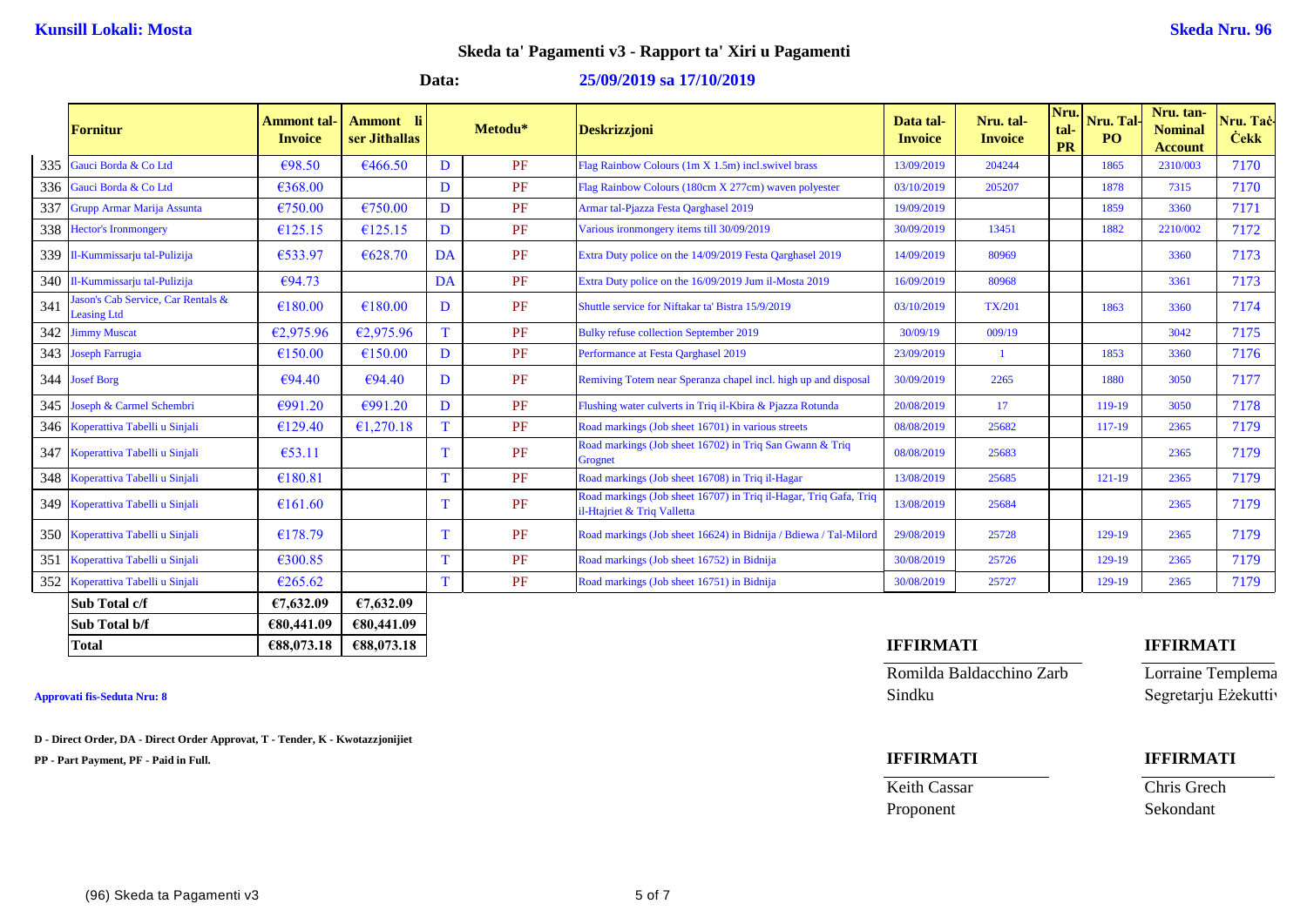### **Data: 25/09/2019 sa 17/10/2019**

|     | Fornitur                         | <b>Ammont</b> tal<br><b>Invoice</b> | <b>Ammont</b> li<br>ser Jithallas |              | Metodu* | <b>Deskrizzjoni</b>                                                     | Data tal-<br><b>Invoice</b> | Nru. tal-<br><b>Invoice</b> | Nru.<br>tal-<br>PR | Nru. Tal-<br>P <sub>O</sub> | Nru. tan-<br><b>Nominal</b><br><b>Account</b> | Nru. Taċ-<br><b>Cekk</b> |
|-----|----------------------------------|-------------------------------------|-----------------------------------|--------------|---------|-------------------------------------------------------------------------|-----------------------------|-----------------------------|--------------------|-----------------------------|-----------------------------------------------|--------------------------|
|     | 353 Lands Authority              | € $6,505.94$                        | €6,505.94                         | DA           | PF      | P/O Mosta Civic Centre - Administratio offices 4/10/2019 -<br>3/10/2020 | 01/10/2019                  | 1782025                     |                    |                             | 2400                                          | 7180                     |
|     | 354 LESA                         | €731.60                             | €837.80                           | DA           | PF      | 6 Community Officers during 13th/14th & 15th Aug 2019                   | 31/08/2019                  | 314/LESA/2019               |                    |                             | 3360                                          | 7181                     |
|     | 355 LESA                         | €106.20                             |                                   | DA           | PF      | 2 Community Officers on the 10th August 2019                            | 31/08/2019                  | 319/LESA/2019               |                    |                             | 3360                                          | 7181                     |
|     | 356 Maria Pia Bonnici            | €50.00                              | €50.00                            | D            | PF      | Reimbursement for facebook advert for Festa Qarghasel 2019              | 08/09/2019                  | 96SLYNNMS2                  |                    |                             |                                               | 7182                     |
|     | 357 Mdina Glass Ltd              | €261.00                             | €261.00                           | D            | PF      | 4 New Tango on Base (Trophy) Gieh il-Mosta 2019                         | 20/09/2019                  | 13068                       |                    | 1868                        | 3361                                          | 7183                     |
|     | 358 Melchiore Dimech obo Dimbros | €157.84                             | €157.84                           | T            | PF      | <b>Cleaning services September 2019</b>                                 | 02/10/2019                  | 3509                        |                    |                             | 3055                                          | 7184                     |
|     | 359 Micamed Ltd                  | €94.40                              | €1,133.98                         |              | PF      | <b>Street Lighting Maintenance (W038)</b>                               | 23/08/2019                  | 3260                        |                    |                             | 3010                                          | 7185                     |
|     | 360 Micamed Ltd                  | €100.30                             |                                   | $\mathbf T$  | PF      | <b>Street Lighting Maintenance (W622)</b>                               | 23/08/2019                  | 3268                        |                    |                             | 3010                                          | 7185                     |
| 361 | <b>Micamed Ltd</b>               | $\epsilon$ <sub>0.00</sub>          |                                   | $\mathbf{T}$ | PF      | <b>Street Lighting Maintenance (W446)</b>                               | 23/08/2019                  | 3269                        |                    |                             | 3010                                          | 7185                     |
|     | 362 Micamed Ltd                  | €94.40                              |                                   |              | PF      | <b>Street Lighting Maintenance (W013)</b>                               | 23/08/2019                  | 3271                        |                    |                             | 3010                                          | 7185                     |
|     | 363 Micamed Ltd                  | €112.10                             |                                   |              | PF      | <b>Street Lighting Maintenance (T001)</b>                               | 26/08/2019                  | 3272                        |                    |                             | 3010                                          | 7185                     |
|     | 364 Micamed Ltd                  | €94.40                              |                                   | T            | PF      | <b>Street Lighting Maintenance (W064)</b>                               | 26/08/2019                  | 3280                        |                    |                             | 3010                                          | 7185                     |
|     | 365 Micamed Ltd                  | €100.30                             |                                   | T            | PF      | <b>Street Lighting Maintenance (W189)</b>                               | 29/08/2019                  | 3281                        |                    |                             | 3010                                          | 7185                     |
|     | 366 Micamed Ltd                  | €115.64                             |                                   |              | PF      | <b>Street Lighting Maintenance (W494)</b>                               | 09/09/2019                  | 3341                        |                    |                             | 3010                                          | 7185                     |
|     | 367 Micamed Ltd                  | €109.74                             |                                   |              | PF      | <b>Street Lighting Maintenance (W151)</b>                               | 09/09/2019                  | 3342                        |                    |                             | 3010                                          | 7185                     |
|     | 368 Micamed Ltd                  | €206.50                             |                                   | $\mathbf{T}$ | PF      | <b>Street Lighting Maintenance (W658)</b>                               | 10/09/2019                  | 3389                        |                    |                             | 3010                                          | 7185                     |
|     | 369 Micamed Ltd                  | €23.60                              |                                   | $\mathbf T$  | PF      | <b>Street Lighting Maintenance (W120)</b>                               | 10/09/2019                  | 3401                        |                    |                             | 3010                                          | 7185                     |
|     | 370 Micamed Ltd                  | € $82.60$                           |                                   |              | PF      | <b>Street Lighting Maintenance (W375)</b>                               | 11/09/2019                  | 3429                        |                    |                             | 3010                                          | 7185                     |
|     | Sub Total c/f                    | €8,946.56                           | €8,946.56                         |              |         |                                                                         |                             |                             |                    |                             |                                               |                          |
|     | Sub Total b/f                    | €88,073.18                          | €88,073.18                        |              |         |                                                                         |                             |                             |                    |                             |                                               |                          |

**D - Direct Order, DA - Direct Order Approvat, T - Tender, K - Kwotazzjonijiet**

**PP - Part Payment, PF - Paid in Full. IFFIRMATI IFFIRMATI**

# **Total €97,019.74 €97,019.74 IFFIRMATI IFFIRMATI**

**Approvati fis-Seduta Nru: 8** Sindku Segretarju Eżekuttiv

Romilda Baldacchino Zarb Lorraine Templema